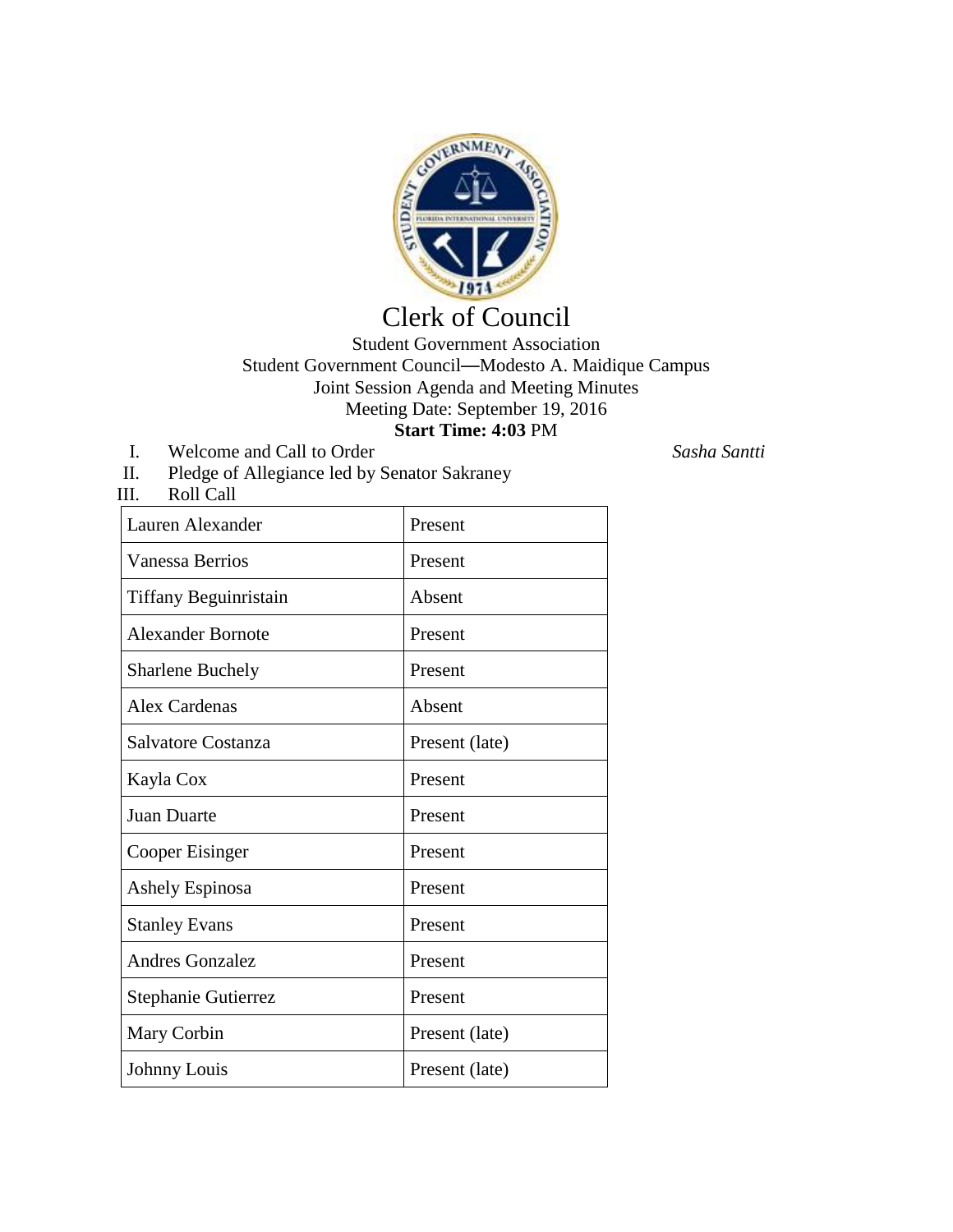| Mohammad-Taghi Moravej   | Absent  |
|--------------------------|---------|
| Najari "Malliek" Murrell | Absent  |
| Mwai Osahar              | Absent  |
| Johnathan Padilla        | Present |
| Jesus Pernia             | Present |
| Genevieve Remy           | Absent  |
| <b>Monica Reyes</b>      | Present |
| Gilbert Rodriguez        | Present |
| Simran Sakraney          | Present |
| Rocio Taveras            | Present |
| Martin Villamizar        | Absent  |
| Aaron Weisman            | Present |
| Alexia Zadok             | Absent  |

IV. Approval of previous minutes

i. Senator Einsinger moves to approve previous minutes, senator Rodriguez seconds, motion passes.

# V. Reports

- a. Speaker
	- i. No Reports
- b. Pro Tempore i. Cafecito con SGA on September 20 in the GC Pit from 11am-2pm.
- c. Comptroller
	- i. Next Budget is in January.
- d. Chief Justice

i. Senator Alexander will be sending out emails regarding the absences of senators within senate meetings.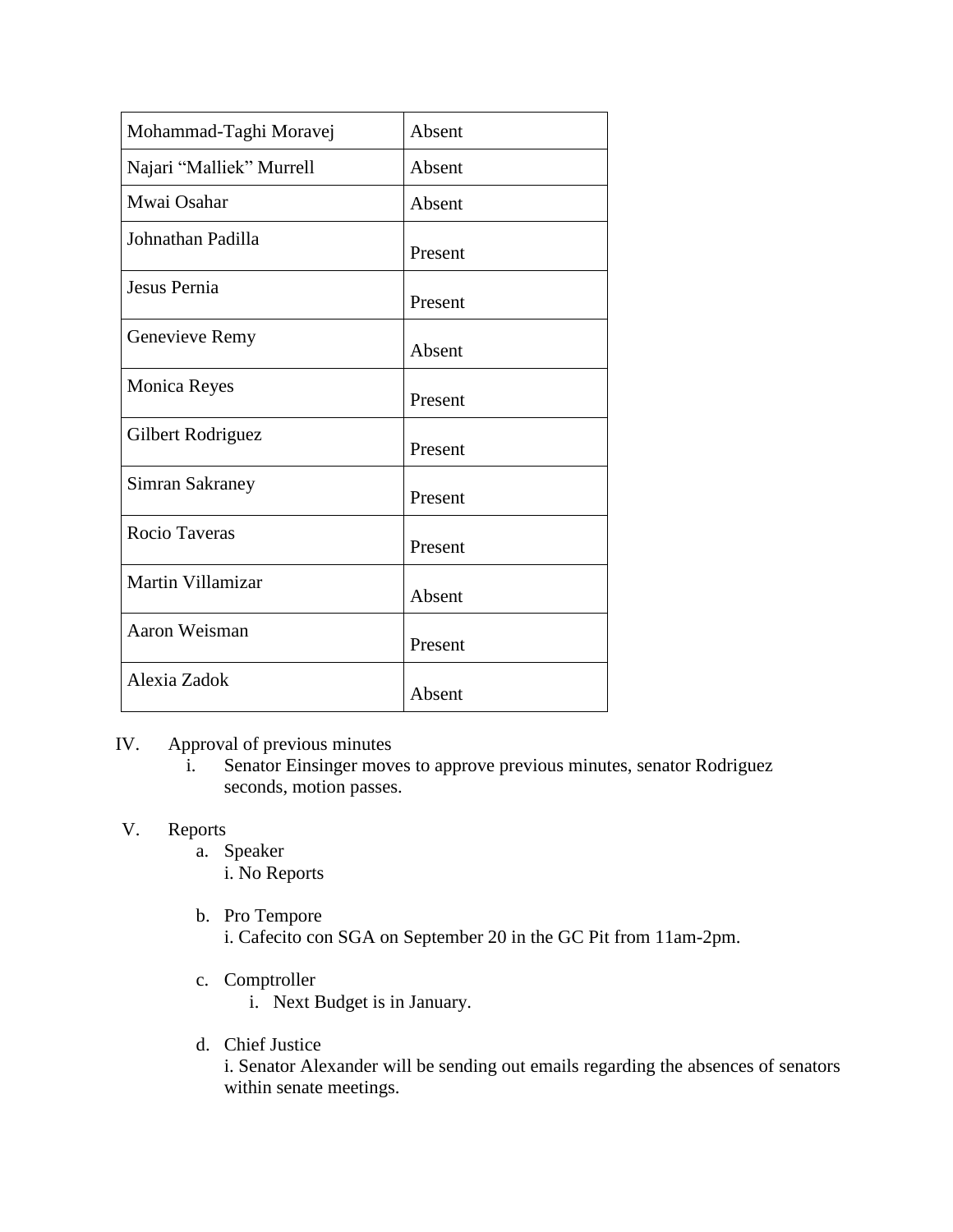- e. Executive Reports
	- i. Tabling for Its On Us event will be done this week and next week, senators are asked to sign up on the doodle that was emailed.
	- ii. Roar to the Poll is on September  $27<sup>th</sup>$  in the GC Pit, the event will be televised.
- f. Finance

i. No Reports

- g. Rules and Ledge i. No Reports
- h. ORC

i. No Reports

i. Internal Affairs

i. Tabling for Its On Us event will be done this week and next week, senators are asked to sign up on the doodle that was emailed.

- j. Student Advocacy
	- i. If senators are interested in joining Student Advocacy email senator Berrios
	- ii. Senators are asked to table for Student Literacy's discount to students riding the BBC busses.

## k. Graduate

- i. Graduate Finance Request Form is going to be put online.
- ii. Grad Scalar is in October, dates are to be announced.

#### VI. Old Business

i. No Reports

## VII. New Business

- i. Global Indigenous Group at FIU's Presentation
- ii. Senator Mwai moves to extend presentation to two minutes, senator Alexander seconds, motion passes.

#### VIII. Announcements

- i. Financial Aid application opens October 1<sup>st</sup>
- ii. Senators will be sent an email with a description of each position within senate and instructions on how to table.
- iii. Finance committee will be doing a training next week. Position number will be sent out to senators
- iv. Senators are asked to place themselves in committees.
- v. Anybody can apply for SGA's scholarships